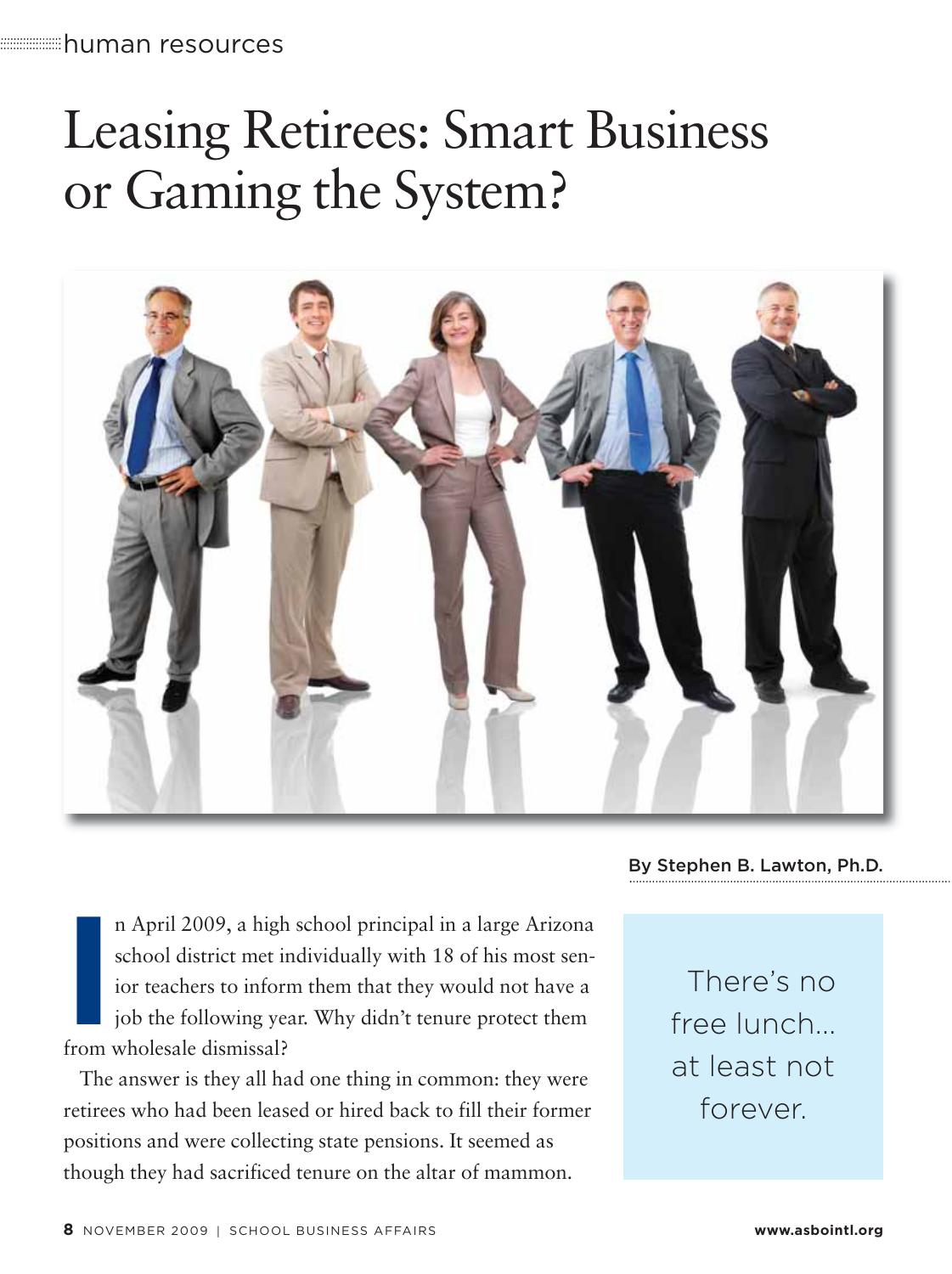Neither the principal, the teachers, nor the school board anticipated this dismal situation when they decided to participate in what is referred to in the United States and Canada as "return to work," "break in employment," "employee leaseback," "phased retirement," "retire/rehire," and "deferred retirement option" plans.

At the time (2007), the economy was booming, the state was growing, and the demand for teachers was insatiable. Taking retirement when one reached the 80 factor (age plus years of experience) and returning to work at a good salary while collecting a pension was a no-brainer. Everyone seemed to win: the teacher had a higher income; the principal retained experienced staff to mentor new teachers; and the district saved on contributions to the pension fund and FICA.

But there's no free lunch . . . at least not forever. And besides, there seemed to be something fishy about the whole arrangement. Articles appeared in newspapers questioning the practice, particularly when senior officials in municipalities, school districts, police departments, and state agencies joined the practice, all seemingly unable to resist the sweet deal offered by the state pension fund that permitted the practice and private firms that touted the benefits (for only a 4.5% fee). As well, there was no doubt that outstanding teachers and leaders were needed and competition from California and Nevada meant that if sweet deals seemed necessary to retain talent, so be it. After all, if employees could double-dip by crossing the state line, why not keep talent at home?

The 2008 fiscal crisis rolled in like a juggernaut across the Arizona landscape. House construction plummeted, foreclosures and unemployed soared, and people stopped moving to the state. In the district in question, enrollment declined, a tax override election failed, revenue linked to sales tax revenue declined, and the state cut funding for discretionary expenditures.

## **Looking for Solutions**

Looking at the options and considering the overall high level of seniority of its teaching staff, the school board decided to preserve the jobs of recent hires and dispense with all rehired retired teachers in order to have a balance of new and experienced teachers. Rehired administrators were retained, however, causing some to quote an alternative golden rule: he who has the gold makes the rules.

On the other hand, senior administrators had already forgone the protection of tenure and were under at-will or term contracts even before they took their pensions. Unlike teachers, they assumed little additional risk beyond what they had when they left teaching for administration.

The effect of the fiscal crisis also took its toll on the Arizona state pension fund, which had declined 27% by March 2009 (Arizona State Retirement System 2009). Although the benefits of retirees were in no danger since

the pension fund is a "defined benefit" plan and the state constitution protects the level of benefits, the state is unlikely to let the fund avoid its obligations for pay out. The plan administrators anticipate a series of contribution increases over the next few years to help fill the gap. Most other states face a similar problem, regardless of their policies on rehiring retirees.

When retirees are rehired, the pension trust fund's gap widens because the fund gains no new contributors and loses the contributions from the retirees who are rehired. Also, as Costrell and Podgursky (2008) emphasize, the structure of state teacher pension funds usually creates a peak in the cost of retirements to the fund when employees reach the 80 factor. A person retiring one year earlier costs the fund only the employee and employer contributions, plus interest and any cost-of-living adjustments. The employee's annual benefit is based on the annual payment of an annuity that lump sum can purchase, not the formula that kicks in when an employee reaches the magic number.

## A better balance is needed between needs and wants.

That formula guarantees, in effect, 69% of the employee's final salary after 30 years of experience (30 years  $\times$ 23% per year) and produces cash flow that requires a much larger lump sum than the contributions and interest alone could produce. Costrell and Podgursky provide an example of the cumulative value of a pension for a hypothetical teacher in Ohio whose pension would have a lump-sum value of \$315,000 after 24 years of work. "However, over the next six years she accumulates more than \$100,000 per year and crosses the million-dollar mark by age  $56"$  (p. 25).

Thus, a teacher who retires at his or her pension's peak value locks in that value. If the teacher then returns to work and does not contribute to the fund, other younger members must pay more to make up the loss of contribution. In effect, while one teacher double-dips, another is double-hit.

And although the district may save money with a rehire (up to 20% according to an employee-leasing firm), the pension fund itself is invested in bonds and stocks whose value depends on all citizens' ability to pay the interest on bonds and prices charged by firms. The effect of the fiscal crisis on the value of virtually all investments has made it clear that the capacity of consumers and taxpayers is finite.

## **Benefits and Contributions**

Costrell and Podgursky believe the very structure of pension benefits is capricious and creates anomalous situations in which older teachers end up paying to work. That is, after a certain point, the actuarial value of their